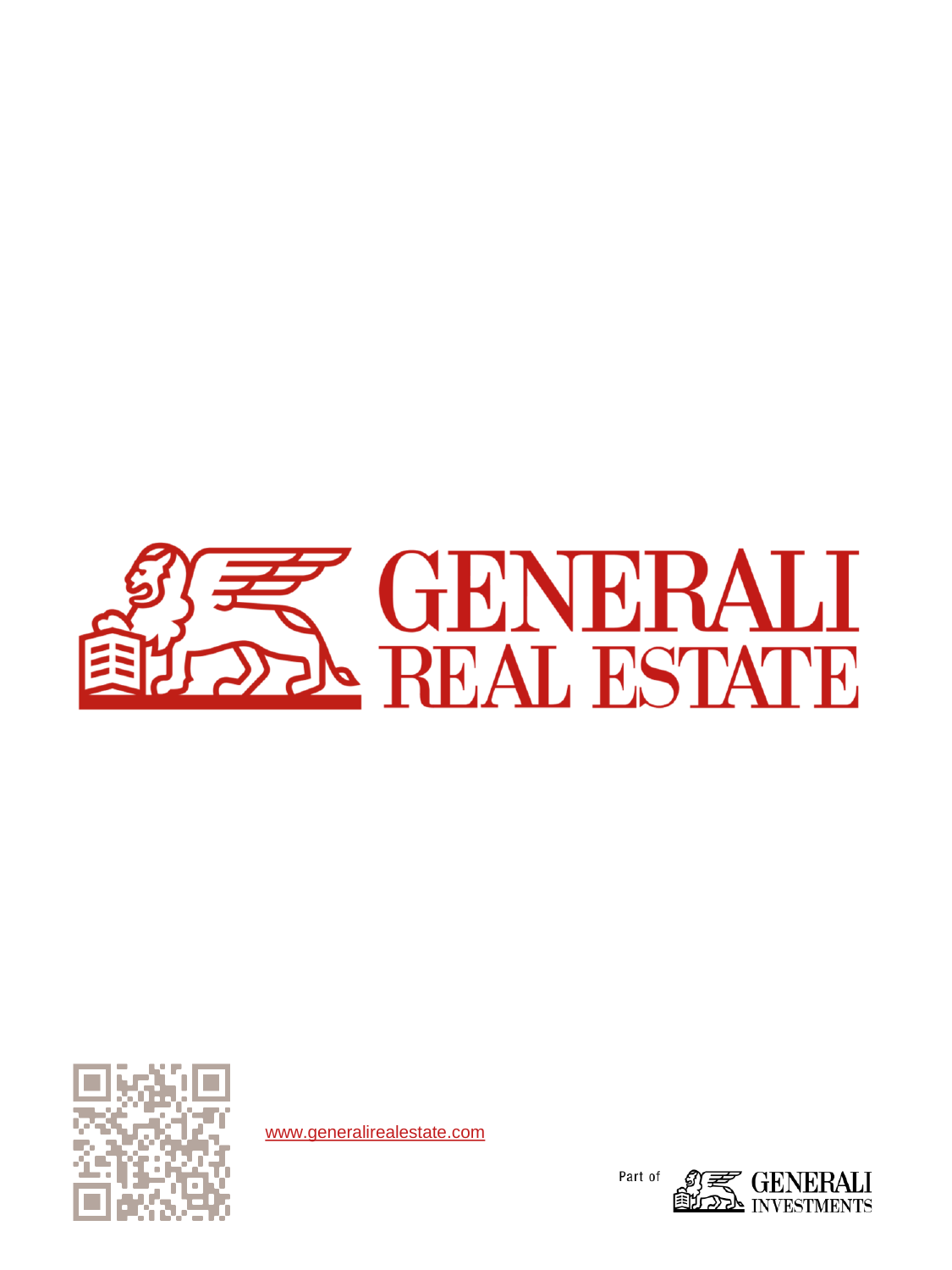

## **Executive Summary**

**Amid an environment of historically low government bond yields, institutional investors are increasing their strategic asset allocation towards alternative asset classes**, which are typically less correlated to traditional investments and are able to deliver a premium over traditional fixed income.

Real Estate is one sector experiencing steady interest from investors. **Commercial real estate ("CRE") backed financing represents a large element of the real estate universe.**

**R**egulatory constraints and fading risk appetite from the European banking sector over past years have created an **opportunity for non-bank lenders to fulfill a lending gap for the real estate sector that has emerged during the last few years**.

The European commercial and residential property loan market has become an increasingly significant investible universe, **with impressive growth potential**. In contrast to the US market, where alternative lenders are more consolidated, **the European CRE debt market is still mostly penetrated by traditional lenders.**

Despite the steady compression in interest rates seen the past decade, margins on real estate senior loans have remained fairly stable, making the asset class appealing on a risk-adjusted basis.

With low yields across Europe, real estate debt has become an asset class with potential to generate attractive and stable net income yields for investors, as well as **becoming an asset class complementary to real estate equity**.

Figure 1 – Benefits of a real estate asset manager *Alternative lenders typically benefit from robust in-house skills to analyze commercial real estate debt investments*



1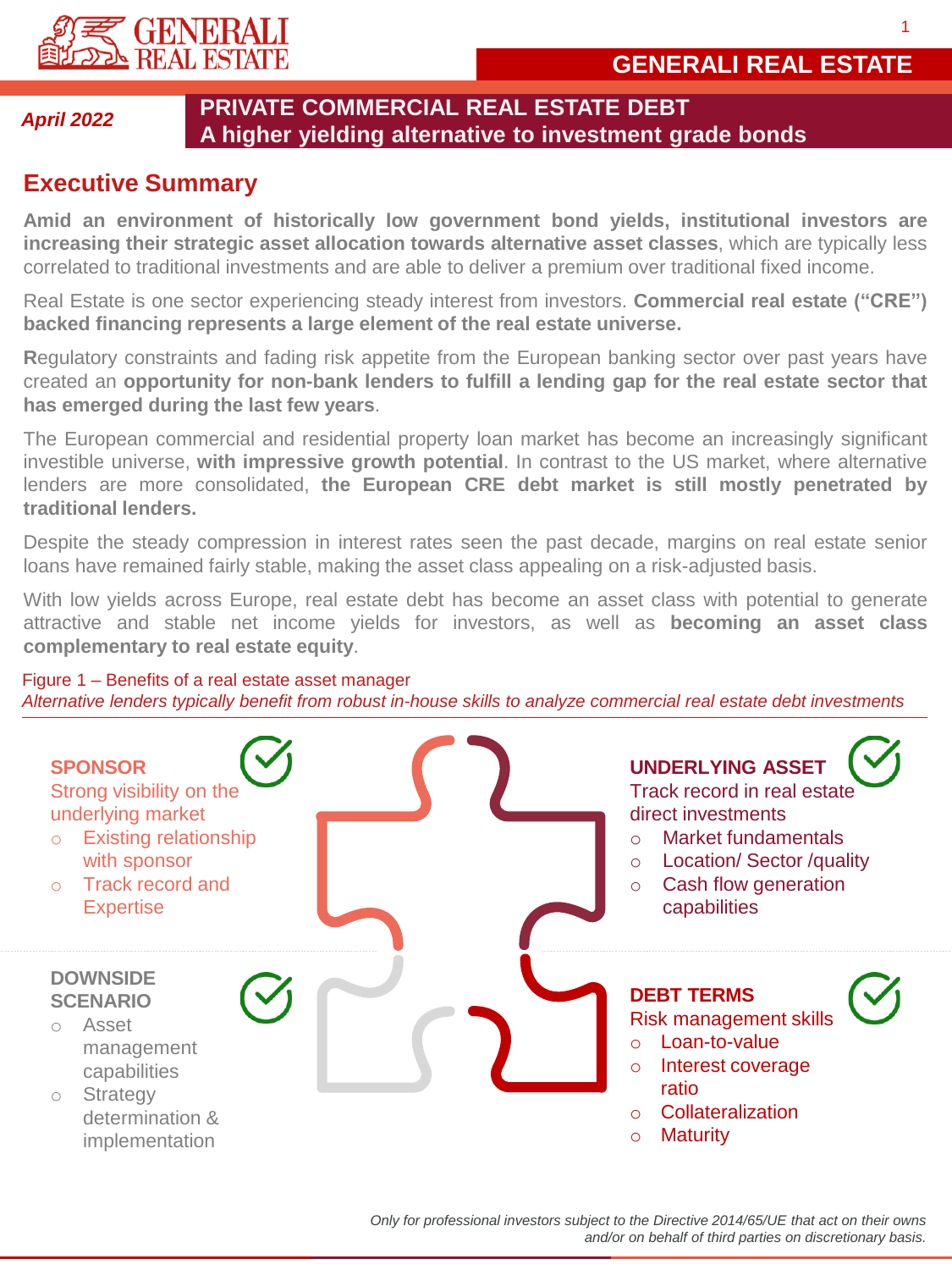

## **The commercial real estate debt environment**

The commercial real estate debt market in Europe has historically been dominated by banks, which have experienced significant structural changes since the global financial crisis (GFC). The pandemic accelerated pre-existing trends, with the European banking system now increasingly focused on supporting the recovery of companies and real economy.

Since the GFC, banks have deleveraged their balance sheet and reduced their exposure to real estate lending following ever-greater regulatory interventions. Basel II and III has lead to increased bank capital requirements for real estate lending, especially for lending with higher loan-to-value (LTV) levels. This environment has reinforced the opportunity for non-bank lenders to move into a market which is structurally growing due to the higher appetite for real estate combined with lower competition from traditional banks. As INREV data on the European non-listed real estate market demonstrates in Figure 2, the debt vehicles universe featured 95 vehicles in 2021, a figure that has nearly doubled since 2016.

However, the real estate debt market remains challenging with main risks related to the potential deterioration in the underlying real estate asset values and wider economy conditions. However, these risks can be mitigated by financing projects characterized by resilient collateral (i.e. location, tenant, asset technical characteristics), negotiating strong, protective covenants (i.e. first mortgages/ LTV) and by creating a well diversified portfolio (e.g. borrowers, asset types and geographies).

In the light of these tailwinds, investors have been drawn to commercial real estate debt in the last few years mainly because:

- o Returns are more attractive than in the traditional fixed income markets (with government bonds returns mostly in negative territory, see Figure 3)
- o Potential to limit downside risk should real estate values fall
- $\circ$  Short duration acts as a protection against a rise in interest rates

CRE debt funds offer an attractive income-generating investment opportunity for investors while at the same time offering good downside protection. This is particularly true for senior real estate debt exposure where a >40% equity/ mezzanine cushion is safeguarding investors. In addition, adding CRE debt allows investors to further diversify their risk-return profile.



### Figure 3 – Real estate prime yields vs government bonds & CRE debt yields<sup>2</sup>



1. By INREV "Debt Vehicles Universe 2021" Report; 2. Generali Real Estate Research internal analysis; CBRE, Bloomberg. Please note that RE Prime Yield and EUR GOV 5Y are weighted on Generali Real Estate Debt fund geographical exposure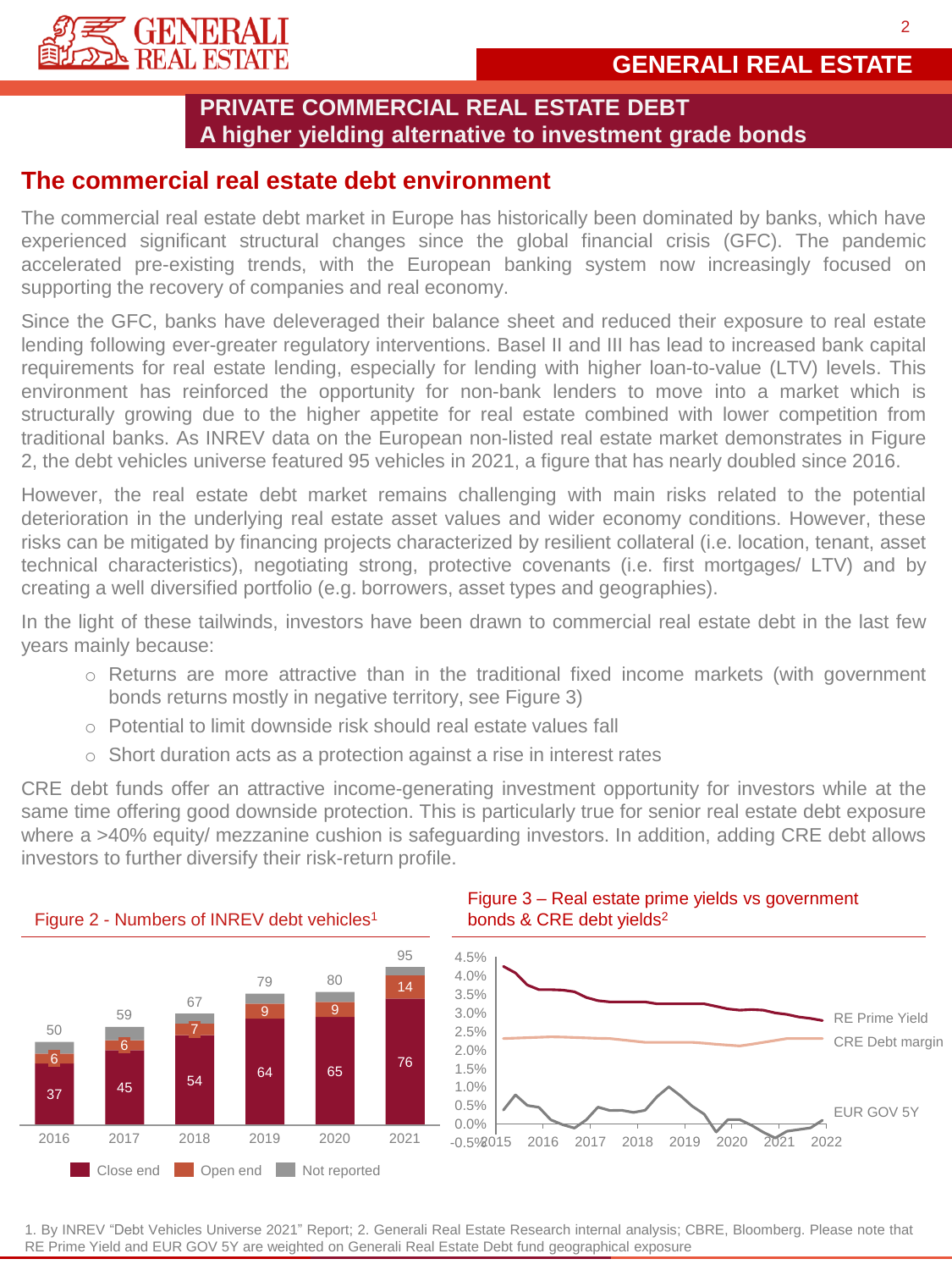

# **GENERALI REAL ESTATE**

## **PRIVATE COMMERCIAL REAL ESTATE DEBT A higher yielding alternative to investment grade bonds**

CRE debt is applied across the entire real estate spectrum including property acquisitions (usually more stable and less risky as they are backed by an income-producing asset), value add projects (usually with an asset to be refurbished/ repositioned) and development. Depending on risk appetite, CRE debt investments can be typically divided in three capital tranches (Figure 4).

#### Figure 4 – CRE debt capital tranches overview



# **Senior CRE debt market in Europe**

Despite the significant reduction of interest rates, CRE debt margins remained fairly stable. According to data from real estate services firm CBRE, the senior CRE lending average margin landscape in Europe ranges from 90 bps in Denmark, 110bps in Germany, 130bps in France and 220bps in Italy, depending on the asset class and location.

As real estate debt is backed by buildings and projects, it is not immune to the wider economic factors, some of which are more evident after the outbreak of Covid 19:<br>



#### **OFFICE**

Occupiers will **favor higher quality, wellness-capable and tech-enabled buildings** that are in an appealing location



#### **LOGISTICS**

**Shift in consumer demand and consolidation of trends** like e-commerce **allow the logistics sector to consolidate its strength and deploy relevant capital**



#### **RETAIL**

In the light of changes in consumer behavior, **the sector is adapting rapidly to new market trends and omnichannel strategy is key**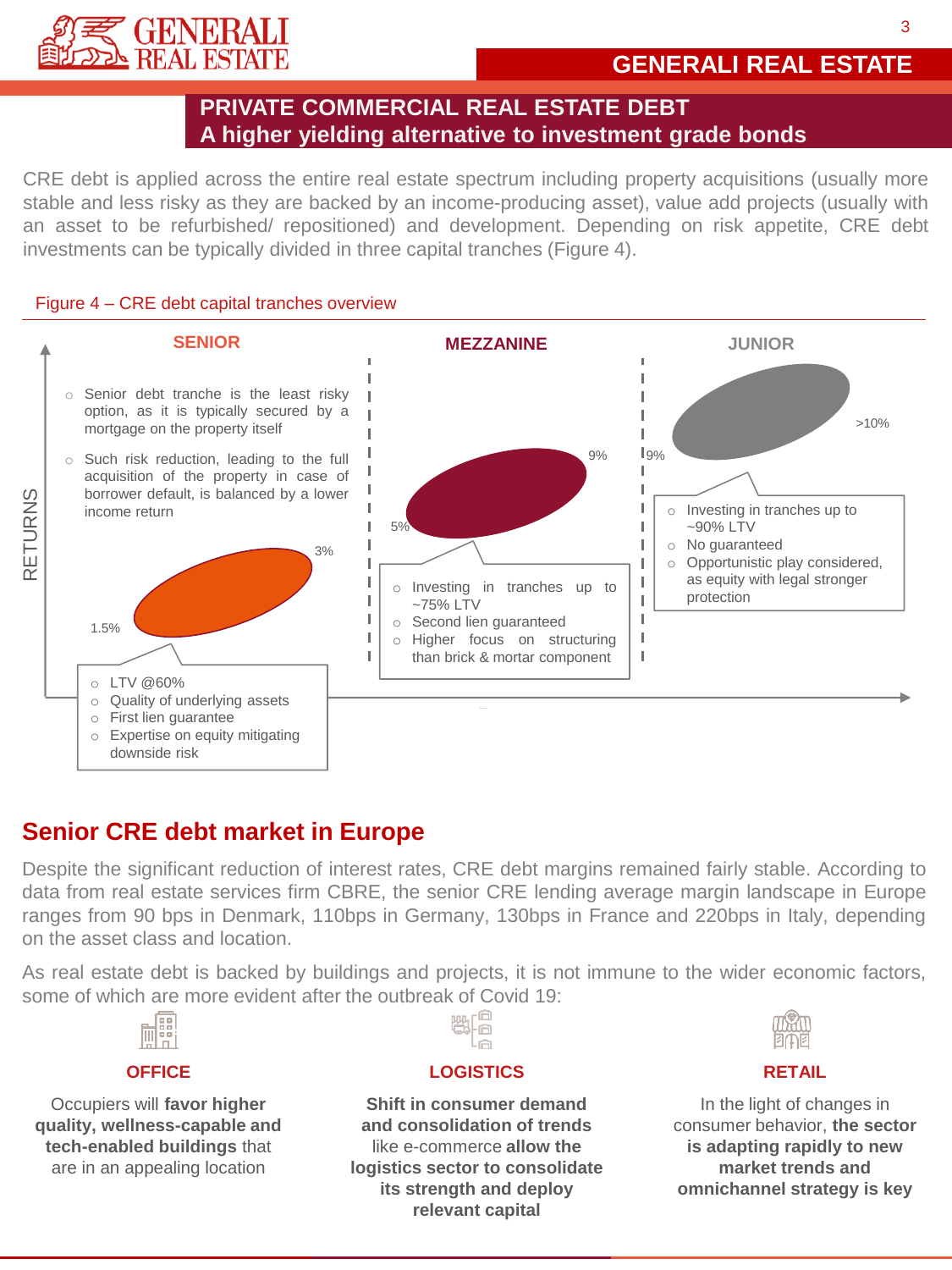

Although debt represents lower risk than equity, it is still possible to adequately diversify portfolios by building loan portfolios with a multi-sector and multi-country approach, with a large number of borrowers and spread risk accordingly.

In addition, it is crucial to maintain discipline on LTV levels. Indeed, before the GFC, lenders provided higher LTV for loans (up to 90% in some markets like Germany). Now, the average LTV for senior CRE loans in Europe is about 60% of underlying real estate values (according to CBRE figures) to protect lenders from a 30-40% fall in collateral values. The lower LTV ratios that we see today are a direct result of greater regulatory interventions, with a higher regulatory capital requirement, as well as increased regulatory oversight of bank activities in real estate lending. The turbulence due to the Covid-19 crisis has also added more caution on LTV levels.

With European market valuations having increased over the last few years, accurate valuations and efficient due diligence are vital in preventing deals from becoming overpriced. Nevertheless, covenants, which tests both property value and cash flow generating capacity, need to be suited and properly negotiated with the borrower.

As shown in the table below, stable and resilient CRE debt returns can be attractive for long term investors, especially if collateralized by liquid/high quality assets located in top European investments locations.

|                  | <b>Prime Office</b> |               |                              | <b>Prime Retail</b>      |                          |                              | <b>Prime Logistics</b> |               |                              |
|------------------|---------------------|---------------|------------------------------|--------------------------|--------------------------|------------------------------|------------------------|---------------|------------------------------|
| <b>City</b>      | <b>LTV</b>          | <b>Margin</b> | <b>Total cost of</b><br>debt | <b>LTV</b>               | <b>Margin</b>            | <b>Total cost of</b><br>debt | <b>LTV</b>             | <b>Margin</b> | <b>Total cost</b><br>of debt |
| Paris            | 60                  | 1.20          | 1.30                         | 55                       | 1.30                     | 1.40                         | 60                     | 1.20          | 1.30                         |
| <b>Frankfurt</b> | 60                  | 1.00          | 1.14                         | 60                       | 1.20                     | 1.38                         | 60                     | 1.00          | 1.10                         |
| Amsterdam        | 60                  | 1.20          | 1.27                         | 55                       | 1.50                     | 1.60                         | 60                     | 1.10          | 1.17                         |
| <b>Brussels</b>  | 60                  | 1.20          | 1.27                         | 55                       | 1.50                     | 1.60                         | 60                     | 1.10          | 1.17                         |
| London           | 55                  | 1.65          | 2.49                         | 50                       | 3.00                     | 3.90                         | 60                     | 1.65          | 2.49                         |
| Copenhagen       | 60                  | 0.90          | 1.03                         | 60                       | 0.90                     | 1.03                         | 60                     | 0.90          | 1.03                         |
| Milan            | 55                  | 1.80          | 1.95                         | 50                       | 3.00                     | 3.20                         | 60                     | 1.70          | 1.85                         |
| Madrid           | 55                  | 1.50          | 1.65                         | 60                       | 1.50                     | 1.65                         | 55                     | 1.50          | 1.65                         |
| Warsaw           | 60                  | 1.80          | 1.92                         | $\overline{\phantom{a}}$ | $\overline{\phantom{a}}$ | $\equiv$                     | 60                     | 1.70          | 1.82                         |
| Vienna           | 65                  | 1.95          | 2.05                         | 65                       | 2.20                     | 2.30                         | 65                     | 1.95          | 2.05                         |
| Prague           | 62.5                | 2.05          | 2.15                         | 60                       | 2.20                     | 2.30                         | 62.5                   | 2.05          | 2.15                         |

## Figure 5 – Senior commercial real estate lending terms [%]<sup>1</sup>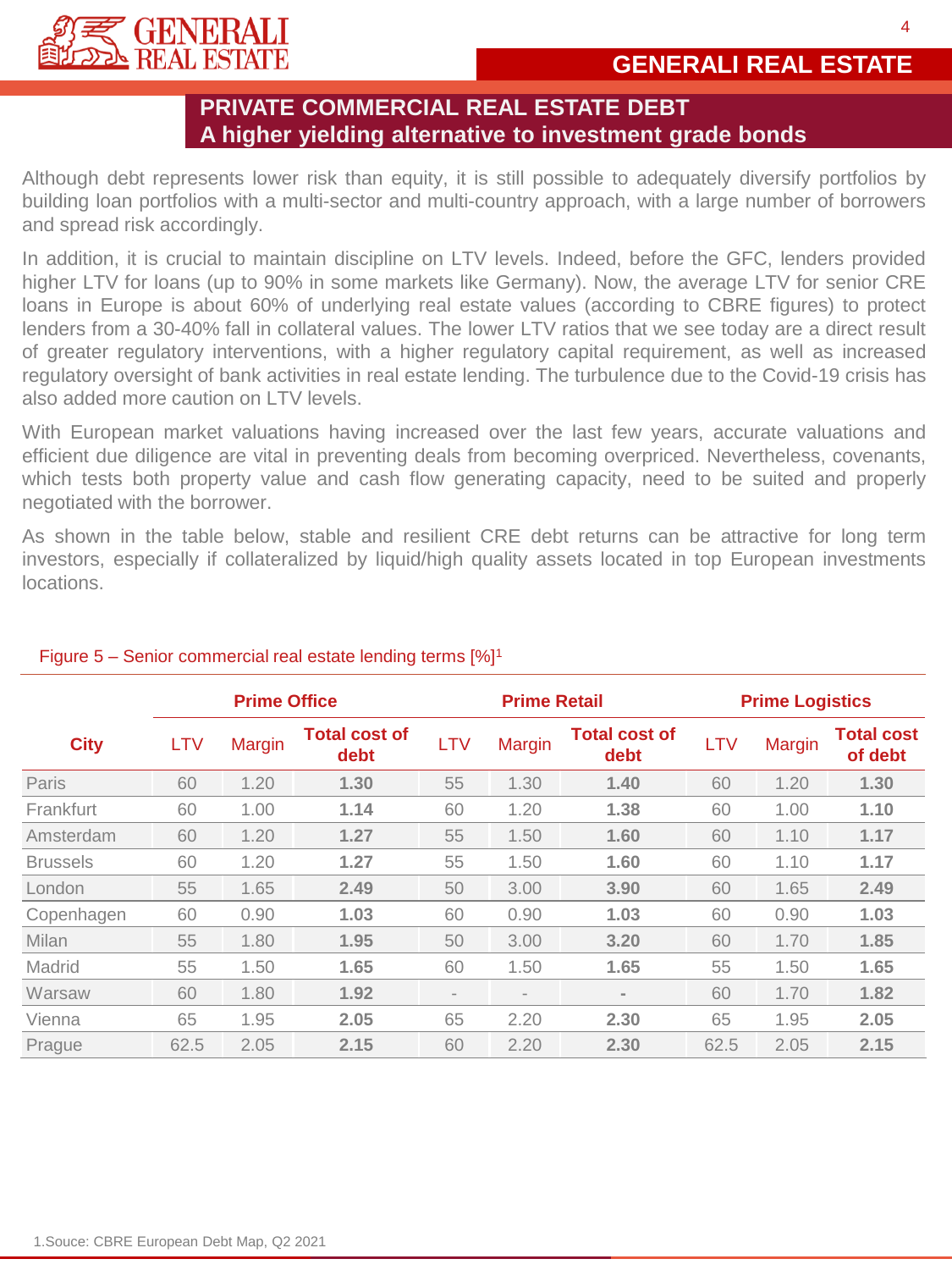

# **Macroeconomics and the medium terms impact on CRE Debt**

At the ECB December meeting, the ECB announced an exit from emergency QE. It will terminate the Pandemic Emergency Purchase Programme "PEPP" in March 2022.

In the light of recovering economies and higher inflation, central banks have started to withdraw from the ultra-loose monetary policy that followed the outbreak of Covid-19 and the related GDP contraction in 2020. With most economies experiencing high levels of indebtedness, a sharp rise in rates is expected to limit the economic expansion. Government bond yields are therefore expected to remain at historically low levels for the medium term.

In an environment of rising rates, CRE debt, structured as floating-rate loans, offers investors the possibility to avoid duration risk and thus earn additional interest in a scenario with further rate increases (see Figure 7).

## **MONETARY POLICY**

After a long period of very accommodative policies, central banks are expected to tighten policy in 2022

## **CRE DEBT OPPORTUNITY**

CRE debt proved itself stable on margins, despite yield compression both on the real estate equity and bond side. Looking ahead, an increase is expected, although it should be limited

| <b>Key indices</b>  | 2021       | 2022<br>$\Delta$ bps | 2023<br>$\Delta$ bps |
|---------------------|------------|----------------------|----------------------|
| UK 1 10 Yr Corp     | 2.64%      | $+3$                 | $+8$                 |
| Euro 10 Yr Corp     | 1.25%      | $+11$                | $+11$                |
| Euro High Yield     | 2.71%      | $+18$                | $-131$               |
| 1-Mo LIBOR          | 0.08%      |                      | (7)                  |
| 10- Year Gov. Bonds |            |                      |                      |
| Austria             | 0.12%      | $+12$                | $+51$                |
| Belgium             | 0.19%      | $+11$                | $+53$                |
| Denmark             | 0.15%      | $+6$                 | $+59$                |
| Finland             | 0.12%      | $+13$                | $+50$                |
| France              | 0.22%      | $+11$                | $+52$                |
| Germany             | $(0.11\%)$ | $+11$                | $+46$                |
| Ireland             | 0.26%      | $+12$                | $+48$                |
| Italy               | 0.97%      | $+18$                | $+21$                |
| Netherlands         | 0.02%      | $+13$                | $+49$                |
| Norway              | 1.73%      | $+27$                | $+99$                |
| Switzerland         | $(0.08\%)$ | $+9$                 | $+45$                |
| Spain               | 0.51%      | $+10$                | $+32$                |
| Sweden              | 0.40%      | $+6$                 | $+40$                |
| UK                  | 1.14%      | $+22$                | $+86$                |
| US                  | 1.63%      | $+19$                | $+79$                |

Figure  $6$  – Interest rates trends<sup>1</sup>



## Figure 7 – 3m Euribor forward rates for a series of future dates (next 5 years from February 2022)<sup>2</sup>[%]

1. Generali Real Estate Research internal analysis (Outlook 2022, as of December 2021); 2. Bloomberg and Generali Real Estate BD&IR market intelligence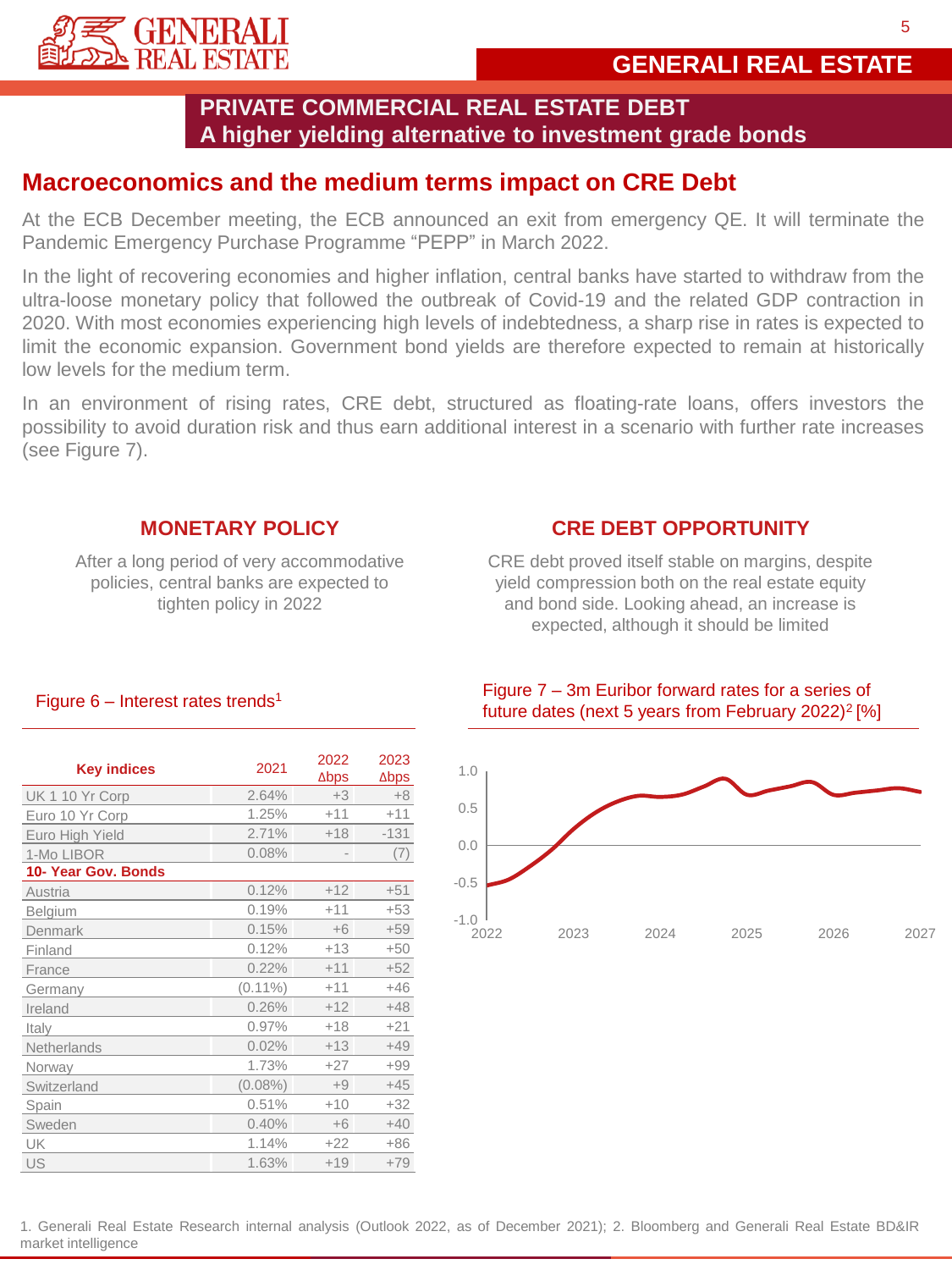



# **CRE debt sustainability approach**

In CRE debt, the sustainability impact is mostly dependent on the environmental characteristics of the underlying asset. To be in line with the latest sustainability requirements, properties need a high degree of energy efficiency and low greenhouse gas emissions. In case assets needs to be repositioned/ developed, projects and related renovation material need to be compliant with the highest environmental and technical standards.

Examples of environmental guidelines that needs to be implemented by a borrower at asset level are: (i) responsible design of new developments; (ii) capital expenditure aimed at ensuring the best achievable result in energy consumption and greenhouse gas emissions; (iii) continuous improvements in building operational performance and optimization, through robust monitoring and (iv) integration of green lease contracts with tenants to ensure optimal building efficiency.

In order to have a third-party/independent rating of the ESG characteristics of an asset, international environmental rating firms such as Leed, BREEAM are typically mandated by the sponsors to run their analysis and to issue the asset's Green Certification.

# **The Generali Real Estate view on debt: from theory to practice**

Generali Real Estate launched a dedicated Commercial Real Estate Debt strategy with the Generali Real Estate Debt Investment Fund ("GREDIF I") in 2019. This leveraged on the track record developed over many years of managing a series of direct CRE loans (>€1bn of financing with underlying assets spread across Europe) on behalf of Generali Group investors.

The GREDIF I strategy aims to deliver stable and recurrent income distribution with low correlation to wider property and investment markets. It targets exposure to senior loans with an average maturity of five to seven years, covering the full risk spectrum of underlying assets (core, core plus and value add, backed by location).

As of the end of 2021, GREDIF I deployed ~€900m in 20 loans with underlying assets spread over France, Germany, Italy, UK, Spain, Finland and other CEE countries, with an average margin of 2.3% and weighted average LTV of 50%.

## **LEVERAGING GENERALI GROUP EXPERTISE AND GENERALI REAL ESTATE UNDERWRITING**

With both a real estate equity and a private debt team in place, Generali Real Estate – with a team of ~370 professionals in 9 European offices – has the advantage of being able to assess every collateral/ investment by leveraging its investment management expertise to analyse the creditworthiness and robustness of the underlying project. For example, during the underwriting phase, the team's deep expertise in equity real estate allows them to understand if the sponsor business plan is based on sustainable/ reasonable assumptions and if asset valuation is coherent with market trends.

### **MULTIPLE SOURCING SPONSORS/ BANKS**



The team is able to have an up-to-date visibility on the European market thanks to extensive relationships established over time in the market with international/ reputable sponsors, banks and financing partners. Transactions are scouted directly from sponsors and debt advisors, and indirectly through bank syndications.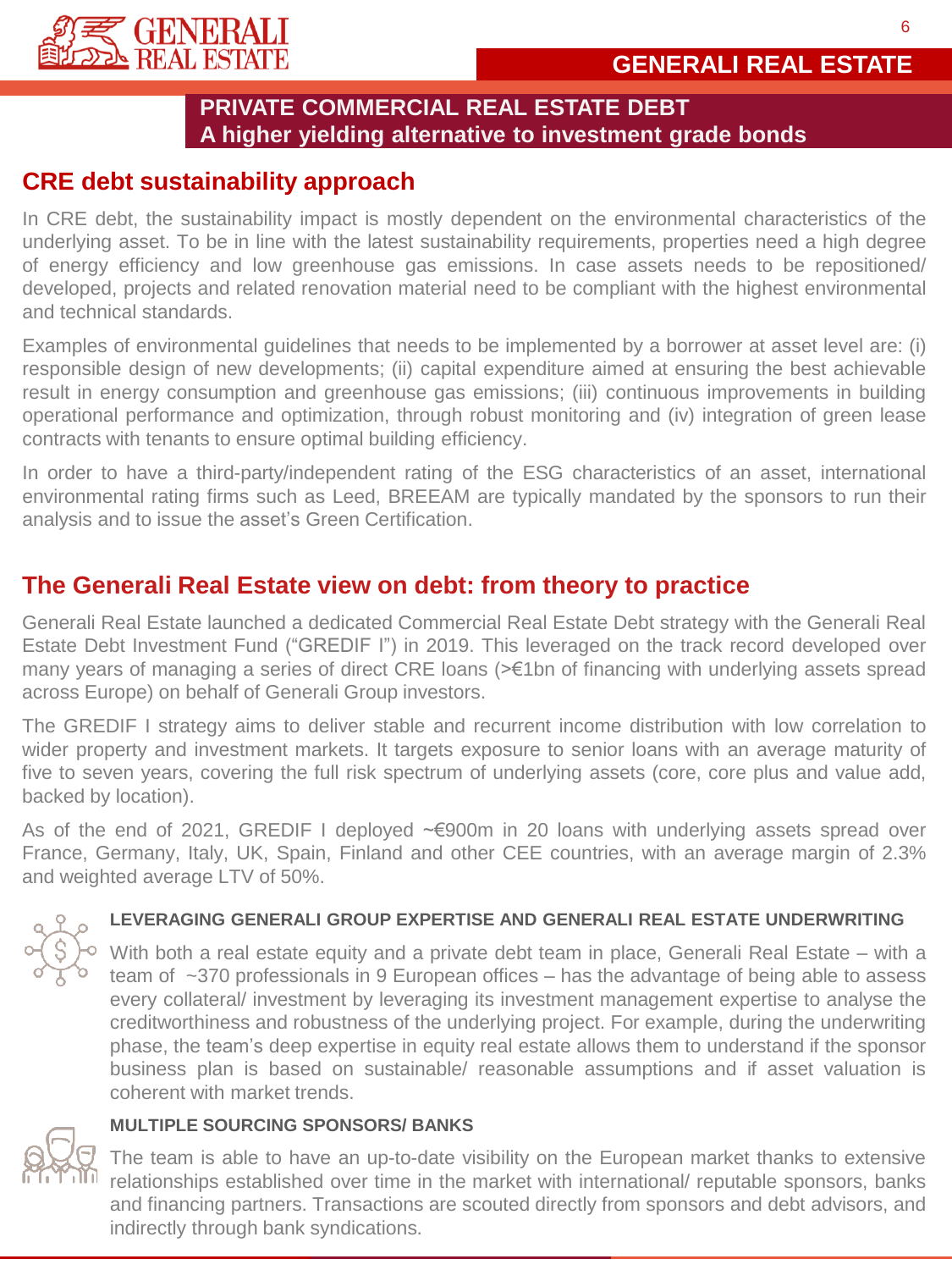

# **Generali Real Estate CRE Debt platform: implementing ESG at sponsor and asset level**

ESG is at the heart of Generali's real estate strategy. As part of Generali Group's route for sustainability, Generali Real Estate has designed a specific ESG framework for GREDIF I consistent with the "Green Bond Principles" developed by the International Capital Market Association (ICMA).

The fund has thus received the below from assessment form a primary international ESG consultant "*GREDIF I ESG Framework is credible and impactful and will deliver overall positive environmental* impacts. We are of the opinion that the principles of impact and transparency that underlie the green and *responsible investment industry, as well as many of its norms and standards, are applicable to green debt funds, and that the Fund aligns with those principles*".

As of today, over 70% of GREDIF I underlying assets have Green Label Certification granted by the most reputable certifications bodies in the industry.

In its subsequent fund "GREDIF II" to be launched in Q2 2022 and replicating the GREDIF I strategy, sustainability will continue to be targeted as the fund will be classified as Article 8<sup>1</sup> under the Sustainable Finance Disclosure Regulation (SFDR)<sup>2</sup>.

GREDIF II investments will exclusively focus on loans backed by objective and measurable ESG credentials. In order to develop such a strategy **Generali Real Estate has developed a proprietary scorecard based on a series of ESG KPIs representing a binding element in the investment decision making process.**

**ESG characteristics of the projects under assessment** are deeply analyzed during the underwriting phase and are based on (i) environmental and social characteristics of the underlying assets and (ii) sponsor commitment to ESG factors.

The investment decision on the proposed project will be positive only if ESG score reaches **a minimum ESG threshold.**

| <b>Assessment</b><br><b>Perimeter</b> | <b>Environment</b> | <b>Social</b> | <b>Governance</b> | <b>SCORE</b>  |                |          |  |  |
|---------------------------------------|--------------------|---------------|-------------------|---------------|----------------|----------|--|--|
|                                       |                    |               |                   | Very good     | $XX - 100$     | Go       |  |  |
| <b>Asset Level</b>                    | XХ                 | XX            | XX                | Good          | $XX - < XX$    | ahead    |  |  |
| <b>Sponsor Level</b>                  | XХ                 | <b>XX</b>     | XX                | <b>Medium</b> | $XX - <\!\!XX$ |          |  |  |
|                                       |                    |               |                   | Poor          | $0 - < XX$     | Rejected |  |  |
|                                       |                    |               |                   |               |                |          |  |  |

## Figure 8 – How does the Generali Real Estate CRE debt scorecard works

1. A financial product promotes, among other characteristics, environmental or social characteristics, or a combination of those characteristics. 2. For further information on Generali Real Estate SGR SFDR framework please refer to "Sustainability policy and adverse sustainability impact statement implementation of regulation (EU) 2019/2088 art. 3 and art. 4"- at https://www.generalirealestate.com/regulatory/